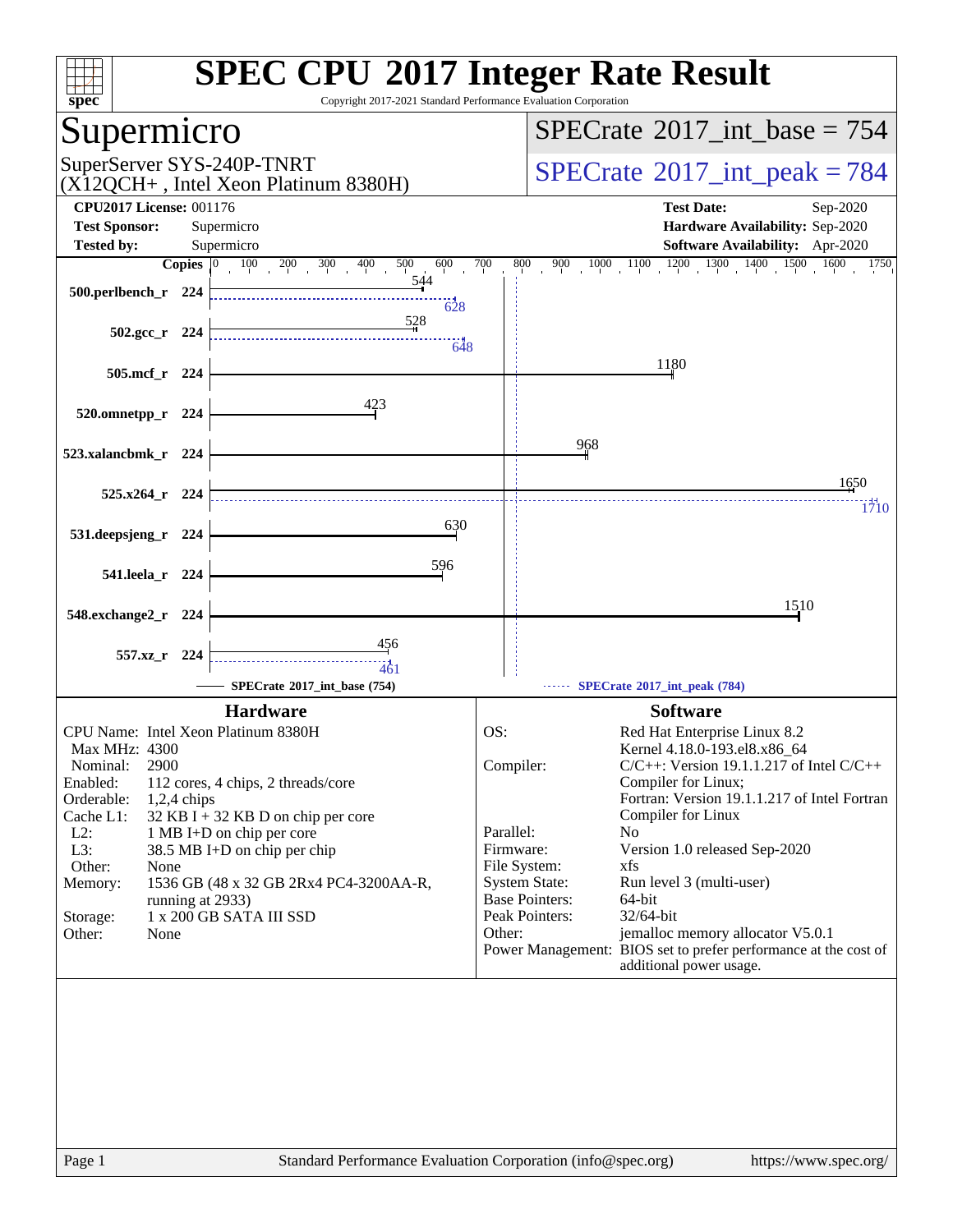

Copyright 2017-2021 Standard Performance Evaluation Corporation

### Supermicro

(X12QCH+ , Intel Xeon Platinum 8380H)

 $SPECTate$ <sup>®</sup>[2017\\_int\\_base =](http://www.spec.org/auto/cpu2017/Docs/result-fields.html#SPECrate2017intbase) 754

SuperServer SYS-240P-TNRT  $\begin{array}{c|c} |SPECTate^{\circ}2017\_int\_peak = 784 \ \hline \end{array}$ 

**[CPU2017 License:](http://www.spec.org/auto/cpu2017/Docs/result-fields.html#CPU2017License)** 001176 **[Test Date:](http://www.spec.org/auto/cpu2017/Docs/result-fields.html#TestDate)** Sep-2020 **[Test Sponsor:](http://www.spec.org/auto/cpu2017/Docs/result-fields.html#TestSponsor)** Supermicro **[Hardware Availability:](http://www.spec.org/auto/cpu2017/Docs/result-fields.html#HardwareAvailability)** Sep-2020 **[Tested by:](http://www.spec.org/auto/cpu2017/Docs/result-fields.html#Testedby)** Supermicro **[Software Availability:](http://www.spec.org/auto/cpu2017/Docs/result-fields.html#SoftwareAvailability)** Apr-2020

### **[Results Table](http://www.spec.org/auto/cpu2017/Docs/result-fields.html#ResultsTable)**

|                           | <b>Base</b>                              |                |              |                | <b>Peak</b> |                |       |               |                |              |                |              |                |              |
|---------------------------|------------------------------------------|----------------|--------------|----------------|-------------|----------------|-------|---------------|----------------|--------------|----------------|--------------|----------------|--------------|
| <b>Benchmark</b>          | <b>Copies</b>                            | <b>Seconds</b> | <b>Ratio</b> | <b>Seconds</b> | Ratio       | <b>Seconds</b> | Ratio | <b>Copies</b> | <b>Seconds</b> | <b>Ratio</b> | <b>Seconds</b> | <b>Ratio</b> | <b>Seconds</b> | <b>Ratio</b> |
| $500.$ perlbench_r        | 224                                      | 653            | 547          | 657            | 543         | 655            | 544   | 224           | 568            | 628          | 568            | 627          | 568            | 628          |
| $502.\text{sec}$          | 224                                      | 600            | 529          | 608            | 522         | 601            | 528   | 224           | 490            | 648          | 487            | 652          | 490            | 647          |
| $505$ .mcf $r$            | 224                                      | 305            | 1190         | 306            | 1180        | 306            | 1180  | 224           | 305            | 190          | 306            | 1180         | 306            | 1180         |
| 520.omnetpp_r             | 224                                      | 695            | 423          | 696            | 422         | 693            | 424   | 224           | 695            | 423          | 696            | 422          | 693            | 424          |
| 523.xalancbmk_r           | 224                                      | 246            | 962          | 244            | 968         | 244            | 968   | 224           | 246            | 962          | 244            | 968          | 244            | 968          |
| $525.x264$ r              | 224                                      | 238            | 1650         | 238            | 1650        | 240            | 1640  | 224           | 230            | 1710         | 230            | 1710         | 231            | 1700         |
| $531.$ deepsjeng $_r$     | 224                                      | 408            | 630          | 407            | 630         | 408            | 630   | 224           | 408            | 630          | 407            | 630          | 408            | 630          |
| 541.leela r               | 224                                      | 623            | 595          | 623            | 596         | 622            | 596   | 224           | 623            | 595          | 623            | 596          | 622            | 596          |
| 548.exchange2_r           | 224                                      | 389            | 1510         | 388            | 1510        | 389            | 1510  | 224           | 389            | 1510         | 388            | 1510         | 389            | 1510         |
| 557.xz                    | 224                                      | 531            | 456          | 530            | 457         | 531            | 455   | 224           | 525            | 461          | 525            | 461          | 524            | 461          |
|                           | $SPECrate^{\circ}2017$ int base =<br>754 |                |              |                |             |                |       |               |                |              |                |              |                |              |
| $CDDLO \rightarrow AAAIB$ |                                          | . .            | $-1$         |                |             |                |       |               |                |              |                |              |                |              |

**[SPECrate](http://www.spec.org/auto/cpu2017/Docs/result-fields.html#SPECrate2017intpeak)[2017\\_int\\_peak =](http://www.spec.org/auto/cpu2017/Docs/result-fields.html#SPECrate2017intpeak) 784**

Results appear in the [order in which they were run](http://www.spec.org/auto/cpu2017/Docs/result-fields.html#RunOrder). Bold underlined text [indicates a median measurement](http://www.spec.org/auto/cpu2017/Docs/result-fields.html#Median).

#### **[Compiler Notes](http://www.spec.org/auto/cpu2017/Docs/result-fields.html#CompilerNotes)**

The inconsistent Compiler version information under Compiler Version section is due to a discrepancy in Intel Compiler. The correct version of C/C++ compiler is: Version 19.1.1.217 Build 20200306 Compiler for Linux The correct version of Fortran compiler is: Version 19.1.1.217 Build 20200306 Compiler for Linux

### **[Submit Notes](http://www.spec.org/auto/cpu2017/Docs/result-fields.html#SubmitNotes)**

 The numactl mechanism was used to bind copies to processors. The config file option 'submit' was used to generate numactl commands to bind each copy to a specific processor. For details, please see the config file.

### **[Operating System Notes](http://www.spec.org/auto/cpu2017/Docs/result-fields.html#OperatingSystemNotes)**

Stack size set to unlimited using "ulimit -s unlimited"

### **[Environment Variables Notes](http://www.spec.org/auto/cpu2017/Docs/result-fields.html#EnvironmentVariablesNotes)**

```
Environment variables set by runcpu before the start of the run:
LD_LIBRARY_PATH =
      "/home/cpu2017/lib/intel64:/home/cpu2017/lib/ia32:/home/cpu2017/je5.0.1-
      32"
MALLOC_CONF = "retain:true"
```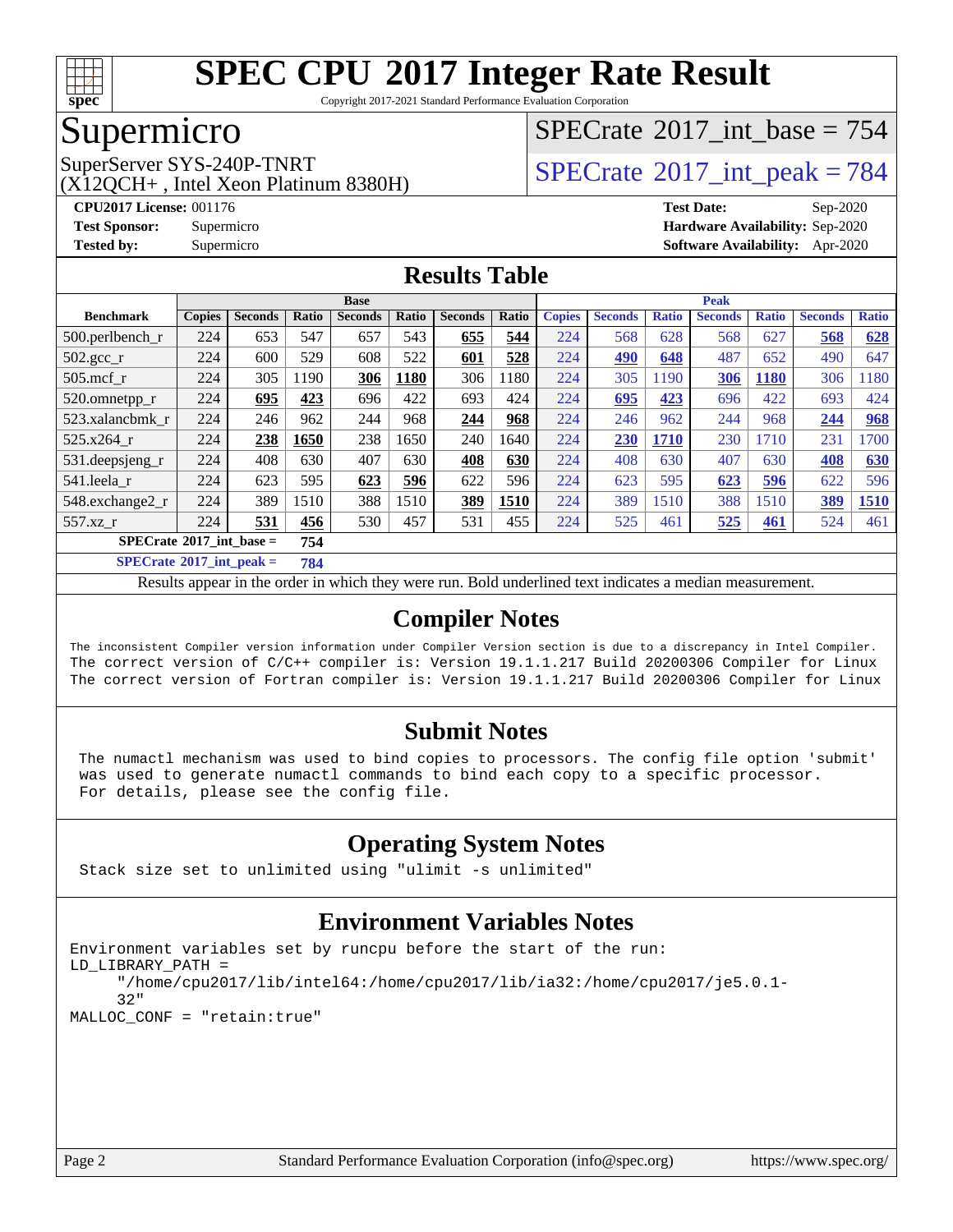

Copyright 2017-2021 Standard Performance Evaluation Corporation

### Supermicro

 $SPECTate$ <sup>®</sup>[2017\\_int\\_base =](http://www.spec.org/auto/cpu2017/Docs/result-fields.html#SPECrate2017intbase) 754

(X12QCH+ , Intel Xeon Platinum 8380H)

SuperServer SYS-240P-TNRT  $\begin{array}{c|c} |SPECTate^{\circ}2017\_int\_peak = 784 \ \hline \end{array}$ 

**[Tested by:](http://www.spec.org/auto/cpu2017/Docs/result-fields.html#Testedby)** Supermicro **[Software Availability:](http://www.spec.org/auto/cpu2017/Docs/result-fields.html#SoftwareAvailability)** Apr-2020

**[CPU2017 License:](http://www.spec.org/auto/cpu2017/Docs/result-fields.html#CPU2017License)** 001176 **[Test Date:](http://www.spec.org/auto/cpu2017/Docs/result-fields.html#TestDate)** Sep-2020 **[Test Sponsor:](http://www.spec.org/auto/cpu2017/Docs/result-fields.html#TestSponsor)** Supermicro **[Hardware Availability:](http://www.spec.org/auto/cpu2017/Docs/result-fields.html#HardwareAvailability)** Sep-2020

#### **[General Notes](http://www.spec.org/auto/cpu2017/Docs/result-fields.html#GeneralNotes)**

 Binaries compiled on a system with 1x Intel Core i9-7980XE CPU + 64GB RAM memory using Redhat Enterprise Linux 8.0 Transparent Huge Pages enabled by default Prior to runcpu invocation Filesystem page cache synced and cleared with: sync; echo 3> /proc/sys/vm/drop\_caches runcpu command invoked through numactl i.e.: numactl --interleave=all runcpu <etc>

 NA: The test sponsor attests, as of date of publication, that CVE-2017-5754 (Meltdown) is mitigated in the system as tested and documented. Yes: The test sponsor attests, as of date of publication, that CVE-2017-5753 (Spectre variant 1) is mitigated in the system as tested and documented. Yes: The test sponsor attests, as of date of publication, that CVE-2017-5715 (Spectre variant 2) is mitigated in the system as tested and documented. jemalloc, a general purpose malloc implementation built with the RedHat Enterprise 7.5, and the system compiler gcc 4.8.5 sources available from jemalloc.net or<https://github.com/jemalloc/jemalloc/releases>

#### **[Platform Notes](http://www.spec.org/auto/cpu2017/Docs/result-fields.html#PlatformNotes)**

 BIOS Settings: Power Technology = Custom Power Performance Tuning = BIOS Controls EPB ENERGY\_PERF\_BIAS\_CFG mode = Maximum Performance SNC = Enable Patrol Scrub = Disable Sysinfo program /home/cpu2017/bin/sysinfo Rev: r6365 of 2019-08-21 295195f888a3d7edb1e6e46a485a0011 running on X12QCH-01 Tue Sep 22 02:13:02 2020 SUT (System Under Test) info as seen by some common utilities. For more information on this section, see <https://www.spec.org/cpu2017/Docs/config.html#sysinfo> From /proc/cpuinfo model name : Intel(R) Xeon(R) Platinum 8380H CPU @ 2.90GHz 4 "physical id"s (chips) 224 "processors" cores, siblings (Caution: counting these is hw and system dependent. The following excerpts from /proc/cpuinfo might not be reliable. Use with caution.) cpu cores : 28 siblings : 56 physical 0: cores 0 1 2 3 4 5 6 8 9 10 11 12 13 14 16 17 18 19 20 21 22 24 25 26 27 28 29 30

**(Continued on next page)**

| Page 3 | Standard Performance Evaluation Corporation (info@spec.org) | https://www.spec.org/ |
|--------|-------------------------------------------------------------|-----------------------|
|--------|-------------------------------------------------------------|-----------------------|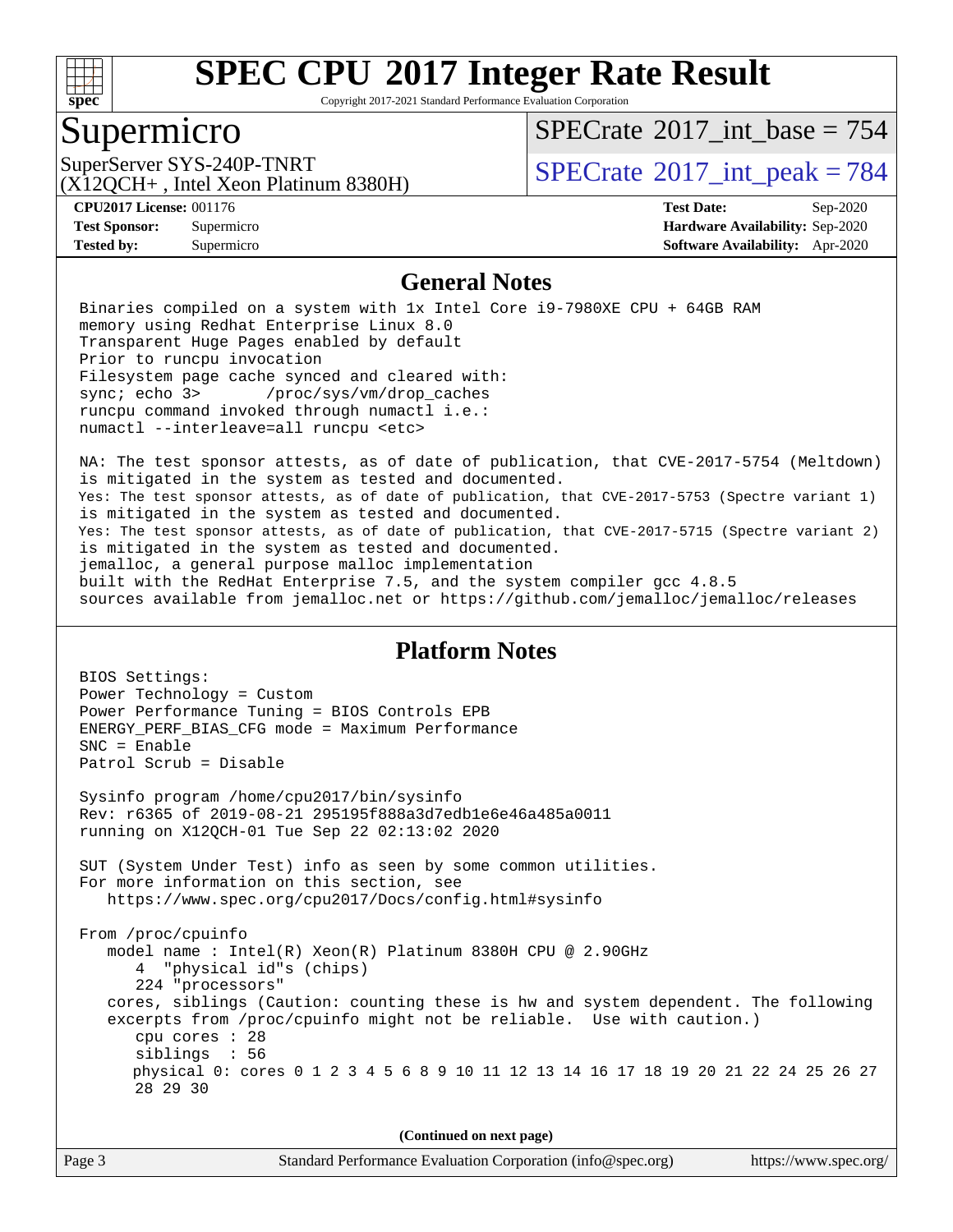

Copyright 2017-2021 Standard Performance Evaluation Corporation

### Supermicro

 $SPECTate$ <sup>®</sup>[2017\\_int\\_base =](http://www.spec.org/auto/cpu2017/Docs/result-fields.html#SPECrate2017intbase) 754

(X12QCH+ , Intel Xeon Platinum 8380H)

SuperServer SYS-240P-TNRT  $\begin{array}{c|c}\n\text{SuperServer SYS-240P-TNRT} & \text{SPECrate} \textcirc 2017\_int\_peak = 784\n\end{array}$  $\begin{array}{c|c}\n\text{SuperServer SYS-240P-TNRT} & \text{SPECrate} \textcirc 2017\_int\_peak = 784\n\end{array}$  $\begin{array}{c|c}\n\text{SuperServer SYS-240P-TNRT} & \text{SPECrate} \textcirc 2017\_int\_peak = 784\n\end{array}$ 

**[CPU2017 License:](http://www.spec.org/auto/cpu2017/Docs/result-fields.html#CPU2017License)** 001176 **[Test Date:](http://www.spec.org/auto/cpu2017/Docs/result-fields.html#TestDate)** Sep-2020 **[Test Sponsor:](http://www.spec.org/auto/cpu2017/Docs/result-fields.html#TestSponsor)** Supermicro **[Hardware Availability:](http://www.spec.org/auto/cpu2017/Docs/result-fields.html#HardwareAvailability)** Sep-2020 **[Tested by:](http://www.spec.org/auto/cpu2017/Docs/result-fields.html#Testedby)** Supermicro **[Software Availability:](http://www.spec.org/auto/cpu2017/Docs/result-fields.html#SoftwareAvailability)** Apr-2020

#### **[Platform Notes \(Continued\)](http://www.spec.org/auto/cpu2017/Docs/result-fields.html#PlatformNotes)**

Page 4 Standard Performance Evaluation Corporation [\(info@spec.org\)](mailto:info@spec.org) <https://www.spec.org/> physical 1: cores 0 1 2 3 4 5 6 8 9 10 11 12 13 14 16 17 18 19 20 21 22 24 25 26 27 28 29 30 physical 2: cores 0 1 2 3 4 5 6 8 9 10 11 12 13 14 16 17 18 19 20 21 22 24 25 26 27 28 29 30 physical 3: cores 0 1 2 3 4 5 6 8 9 10 11 12 13 14 16 17 18 19 20 21 22 24 25 26 27 28 29 30 From lscpu: Architecture: x86\_64 CPU op-mode(s): 32-bit, 64-bit Byte Order: Little Endian  $CPU(s):$  224 On-line CPU(s) list: 0-223 Thread(s) per core: 2 Core(s) per socket: 28 Socket(s): 4 NUMA node(s): 8 Vendor ID: GenuineIntel CPU family: 6 Model: 85 Model name: Intel(R) Xeon(R) Platinum 8380H CPU @ 2.90GHz Stepping: 11 CPU MHz: 3719.770 CPU max MHz: 4300.0000 CPU min MHz: 1000.0000 BogoMIPS: 5800.00 Virtualization: VT-x L1d cache: 32K L1i cache: 32K L2 cache: 1024K L3 cache: 39424K NUMA node0 CPU(s): 0-3,7-9,14-17,21-23,112-115,119-121,126-129,133-135 NUMA node1 CPU(s): 4-6,10-13,18-20,24-27,116-118,122-125,130-132,136-139 NUMA node2 CPU(s): 28-31,35-37,42-45,49-51,140-143,147-149,154-157,161-163 NUMA node3 CPU(s): 32-34,38-41,46-48,52-55,144-146,150-153,158-160,164-167 NUMA node4 CPU(s): 56-59,63-65,70-73,77-79,168-171,175-177,182-185,189-191 NUMA node5 CPU(s): 60-62,66-69,74-76,80-83,172-174,178-181,186-188,192-195<br>NUMA node6 CPU(s): 84-87,91-93,98-101,105-107,196-199,203-205,210-213,217- NUMA node6 CPU(s): 84-87,91-93,98-101,105-107,196-199,203-205,210-213,217-219 NUMA node7 CPU(s): 88-90,94-97,102-104,108-111,200-202,206-209,214-216,220-223 Flags: fpu vme de pse tsc msr pae mce cx8 apic sep mtrr pge mca cmov pat pse36 clflush dts acpi mmx fxsr sse sse2 ss ht tm pbe syscall nx pdpe1gb rdtscp lm constant\_tsc art arch\_perfmon pebs bts rep\_good nopl xtopology nonstop\_tsc cpuid aperfmperf pni pclmulqdq dtes64 monitor ds\_cpl vmx smx est tm2 ssse3 sdbg fma cx16 xtpr pdcm pcid dca sse4\_1 sse4\_2 x2apic movbe popcnt tsc\_deadline\_timer aes xsave avx f16c rdrand lahf\_lm abm 3dnowprefetch cpuid\_fault epb cat\_l3 cdp\_l3 invpcid\_single intel\_ppin ssbd mba ibrs ibpb stibp ibrs\_enhanced tpr\_shadow vnmi flexpriority ept vpid fsgsbase tsc\_adjust bmi1 hle avx2 smep bmi2 erms invpcid rtm **(Continued on next page)**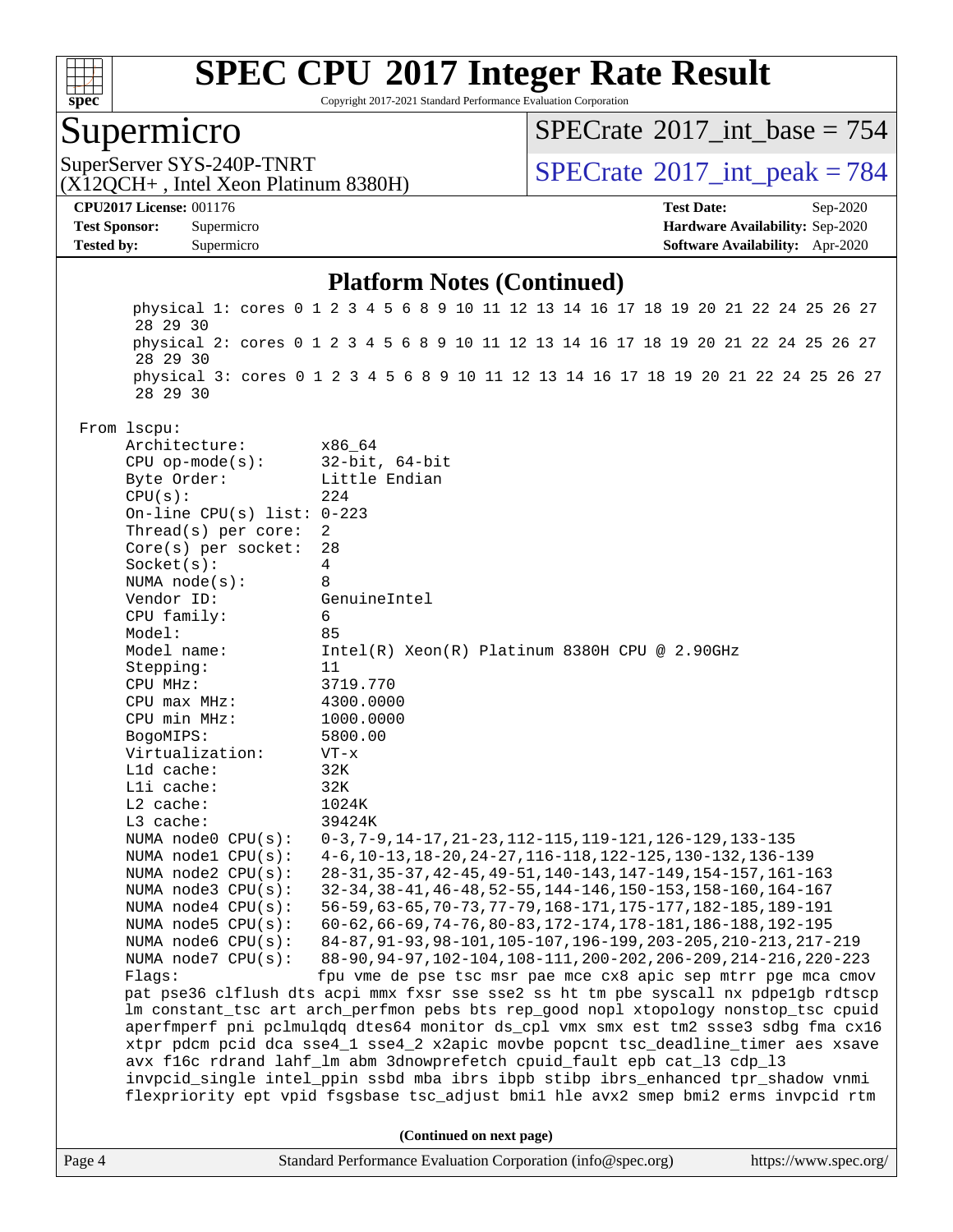

Copyright 2017-2021 Standard Performance Evaluation Corporation

### Supermicro

 $SPECTate$ <sup>®</sup>[2017\\_int\\_base =](http://www.spec.org/auto/cpu2017/Docs/result-fields.html#SPECrate2017intbase) 754

(X12QCH+ , Intel Xeon Platinum 8380H)

SuperServer SYS-240P-TNRT  $SUS - 240P$ -TNRT  $SPECrate \degree 2017$  $SPECrate \degree 2017$  int peak = 784

**[Tested by:](http://www.spec.org/auto/cpu2017/Docs/result-fields.html#Testedby)** Supermicro **[Software Availability:](http://www.spec.org/auto/cpu2017/Docs/result-fields.html#SoftwareAvailability)** Apr-2020

**[CPU2017 License:](http://www.spec.org/auto/cpu2017/Docs/result-fields.html#CPU2017License)** 001176 **[Test Date:](http://www.spec.org/auto/cpu2017/Docs/result-fields.html#TestDate)** Sep-2020 **[Test Sponsor:](http://www.spec.org/auto/cpu2017/Docs/result-fields.html#TestSponsor)** Supermicro **[Hardware Availability:](http://www.spec.org/auto/cpu2017/Docs/result-fields.html#HardwareAvailability)** Sep-2020

#### **[Platform Notes \(Continued\)](http://www.spec.org/auto/cpu2017/Docs/result-fields.html#PlatformNotes)**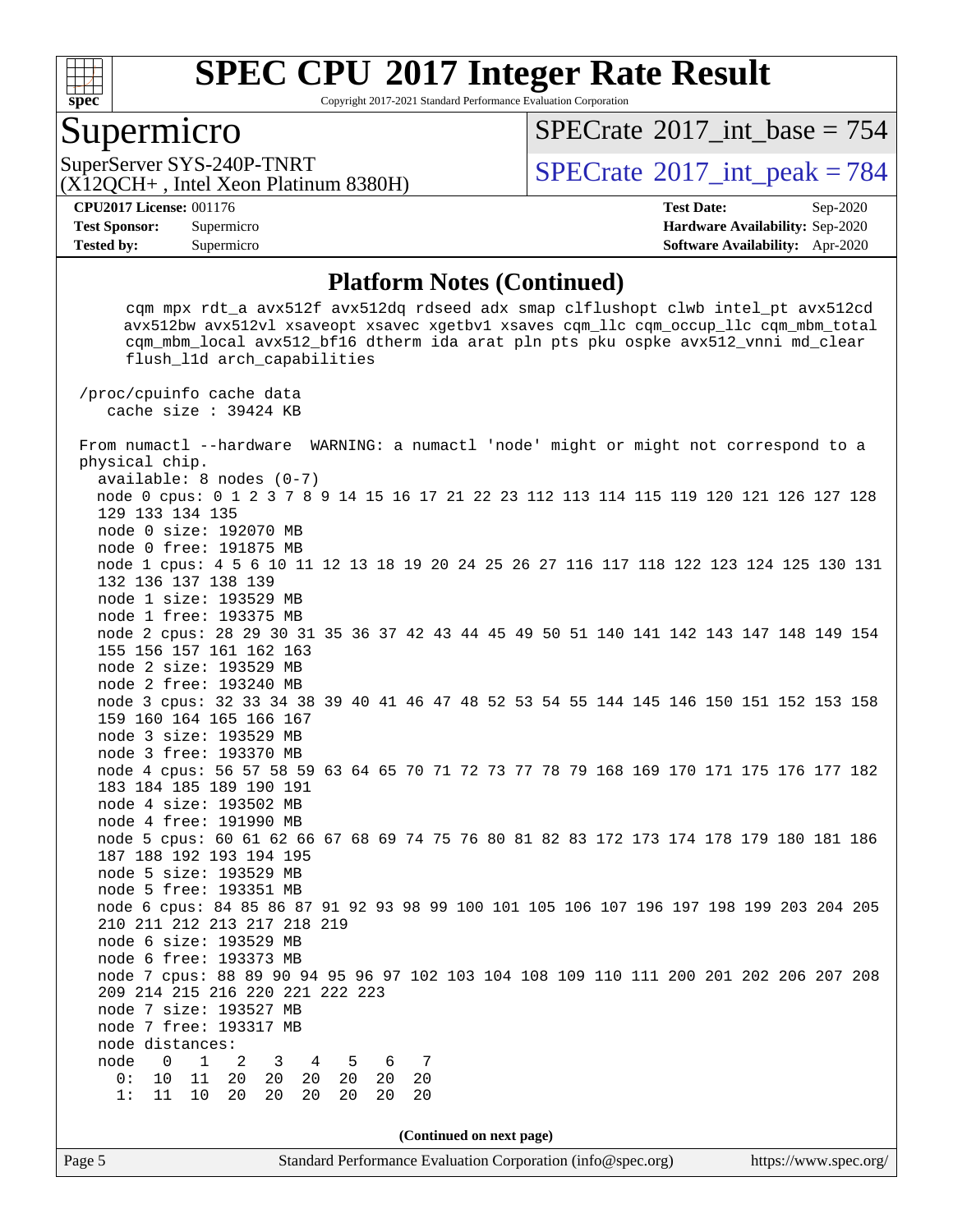

Copyright 2017-2021 Standard Performance Evaluation Corporation

### Supermicro

 $SPECTate$ <sup>®</sup>[2017\\_int\\_base =](http://www.spec.org/auto/cpu2017/Docs/result-fields.html#SPECrate2017intbase) 754

(X12QCH+ , Intel Xeon Platinum 8380H)

SuperServer SYS-240P-TNRT  $SUS - 240P$ -TNRT  $SPECrate \degree 2017$  $SPECrate \degree 2017$  int peak = 784

**[CPU2017 License:](http://www.spec.org/auto/cpu2017/Docs/result-fields.html#CPU2017License)** 001176 **[Test Date:](http://www.spec.org/auto/cpu2017/Docs/result-fields.html#TestDate)** Sep-2020 **[Test Sponsor:](http://www.spec.org/auto/cpu2017/Docs/result-fields.html#TestSponsor)** Supermicro **[Hardware Availability:](http://www.spec.org/auto/cpu2017/Docs/result-fields.html#HardwareAvailability)** Sep-2020 **[Tested by:](http://www.spec.org/auto/cpu2017/Docs/result-fields.html#Testedby)** Supermicro **[Software Availability:](http://www.spec.org/auto/cpu2017/Docs/result-fields.html#SoftwareAvailability)** Apr-2020

#### **[Platform Notes \(Continued\)](http://www.spec.org/auto/cpu2017/Docs/result-fields.html#PlatformNotes)** 2: 20 20 10 11 20 20 20 20 3: 20 20 11 10 20 20 20 20 4: 20 20 20 20 10 11 20 20 5: 20 20 20 20 11 10 20 20 6: 20 20 20 20 20 20 10 11 7: 20 20 20 20 20 20 11 10 From /proc/meminfo MemTotal: 1583869884 kB HugePages\_Total: 0 Hugepagesize: 2048 kB From /etc/\*release\* /etc/\*version\* os-release: NAME="Red Hat Enterprise Linux" VERSION="8.2 (Ootpa)" ID="rhel" ID\_LIKE="fedora" VERSION\_ID="8.2" PLATFORM\_ID="platform:el8" PRETTY\_NAME="Red Hat Enterprise Linux 8.2 (Ootpa)" ANSI\_COLOR="0;31" redhat-release: Red Hat Enterprise Linux release 8.2 (Ootpa) system-release: Red Hat Enterprise Linux release 8.2 (Ootpa) system-release-cpe: cpe:/o:redhat:enterprise\_linux:8.2:ga uname -a: Linux X12QCH-01 4.18.0-193.el8.x86\_64 #1 SMP Fri Mar 27 14:35:58 UTC 2020 x86\_64 x86\_64 x86\_64 GNU/Linux Kernel self-reported vulnerability status: itlb\_multihit: Not affected CVE-2018-3620 (L1 Terminal Fault): Not affected Microarchitectural Data Sampling: Not affected CVE-2017-5754 (Meltdown): Not affected CVE-2018-3639 (Speculative Store Bypass): Mitigation: Speculative Store Bypass disabled via prctl and seccomp CVE-2017-5753 (Spectre variant 1): Mitigation: usercopy/swapgs barriers and \_\_user pointer sanitization CVE-2017-5715 (Spectre variant 2): Mitigation: Enhanced IBRS, IBPB: conditional, RSB filling tsx\_async\_abort: Not affected run-level 3 Sep 21 22:40 SPEC is set to: /home/cpu2017 **(Continued on next page)**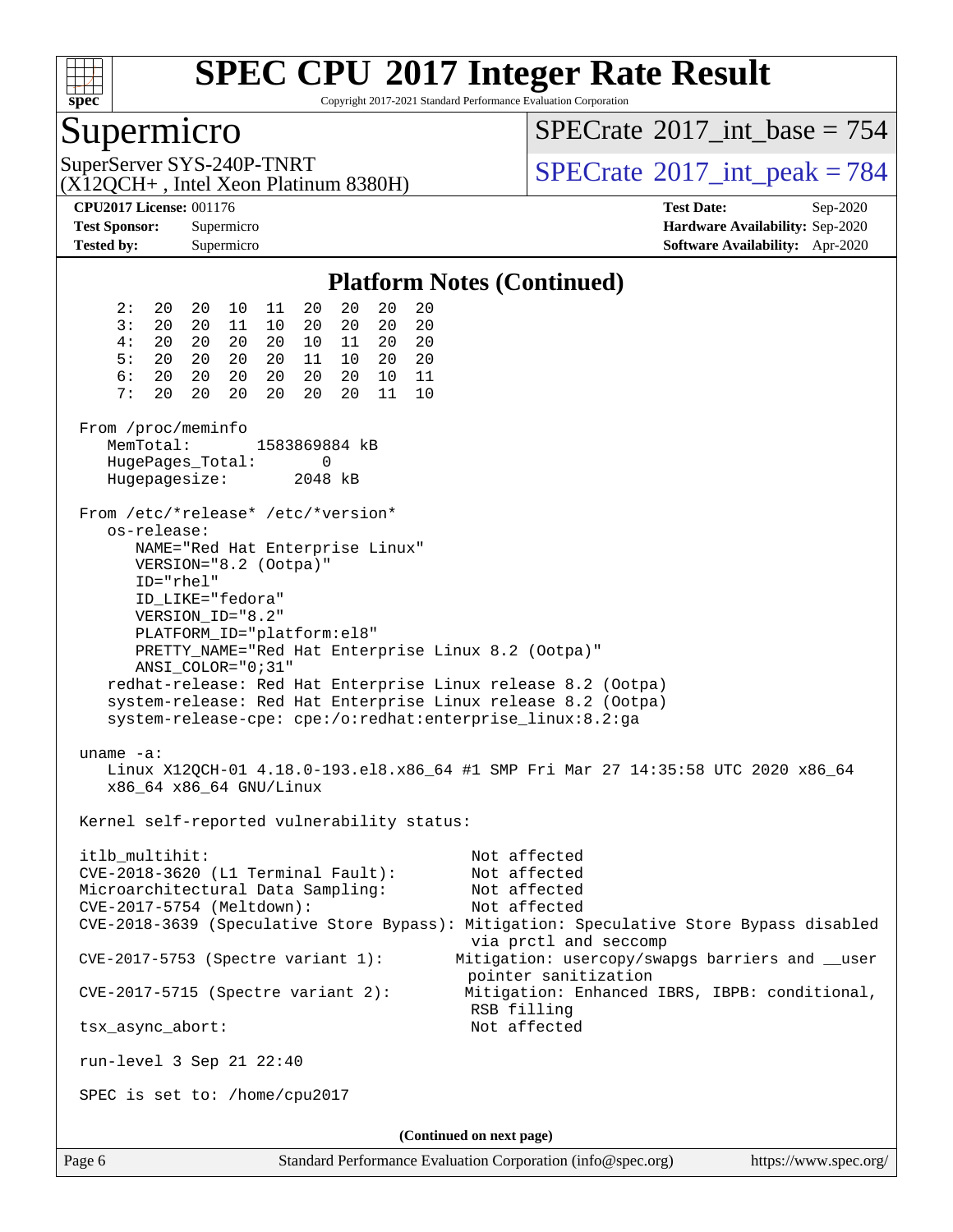

Copyright 2017-2021 Standard Performance Evaluation Corporation

### Supermicro

 $SPECTate$ <sup>®</sup>[2017\\_int\\_base =](http://www.spec.org/auto/cpu2017/Docs/result-fields.html#SPECrate2017intbase) 754

(X12QCH+ , Intel Xeon Platinum 8380H)

SuperServer SYS-240P-TNRT  $\begin{array}{c|c}\n\text{SuperServer SYS-240P-TNRT} \\
\hline\n\text{CX120CH+ Intel Yeon Platinum 8380H)}\n\end{array}$  [SPECrate](http://www.spec.org/auto/cpu2017/Docs/result-fields.html#SPECrate2017intpeak)®[2017\\_int\\_peak = 7](http://www.spec.org/auto/cpu2017/Docs/result-fields.html#SPECrate2017intpeak)84

**[Tested by:](http://www.spec.org/auto/cpu2017/Docs/result-fields.html#Testedby)** Supermicro **[Software Availability:](http://www.spec.org/auto/cpu2017/Docs/result-fields.html#SoftwareAvailability)** Apr-2020

**[CPU2017 License:](http://www.spec.org/auto/cpu2017/Docs/result-fields.html#CPU2017License)** 001176 **[Test Date:](http://www.spec.org/auto/cpu2017/Docs/result-fields.html#TestDate)** Sep-2020 **[Test Sponsor:](http://www.spec.org/auto/cpu2017/Docs/result-fields.html#TestSponsor)** Supermicro **[Hardware Availability:](http://www.spec.org/auto/cpu2017/Docs/result-fields.html#HardwareAvailability)** Sep-2020

#### **[Platform Notes \(Continued\)](http://www.spec.org/auto/cpu2017/Docs/result-fields.html#PlatformNotes)**

 Filesystem Type Size Used Avail Use% Mounted on /dev/mapper/rhel-home xfs 125G 11G 114G 9% /home

From /sys/devices/virtual/dmi/id

 BIOS: American Megatrends International, LLC. 1.0 09/02/2020 Vendor: Supermicro Product: Super Server Product Family: Family Serial: 0123456789

 Additional information from dmidecode follows. WARNING: Use caution when you interpret this section. The 'dmidecode' program reads system data which is "intended to allow hardware to be accurately determined", but the intent may not be met, as there are frequent changes to hardware, firmware, and the "DMTF SMBIOS" standard. Memory:

48x Samsung M393A4K40DB3-CWE 32 GB 2 rank 3200

(End of data from sysinfo program)

#### **[Compiler Version Notes](http://www.spec.org/auto/cpu2017/Docs/result-fields.html#CompilerVersionNotes)**

| $502.\text{qcc r (peak)}$<br>$\mathcal{C}$                                                                                                                                       |
|----------------------------------------------------------------------------------------------------------------------------------------------------------------------------------|
| Intel(R) C Compiler for applications running on IA-32, Version 2021.1 NextGen<br>Build 20200304                                                                                  |
| Copyright (C) 1985-2020 Intel Corporation. All rights reserved.                                                                                                                  |
| 500.perlbench $r(base)$ 502.qcc $r(base)$ 505.mcf $r(base, peak)$<br>C<br>$525.x264_r(base, peak) 557.xz_r(base)$                                                                |
| Intel(R) C Compiler for applications running on Intel(R) $64$ , Version 2021.1<br>NextGen Build 20200304<br>Copyright (C) 1985-2020 Intel Corporation. All rights reserved.      |
| 500.perlbench_r(peak) $557.xz_r$ (peak)<br>C                                                                                                                                     |
| Intel(R) C Intel(R) 64 Compiler for applications running on Intel(R) 64,<br>Version 19.1.1.217 Build 20200306<br>Copyright (C) 1985-2020 Intel Corporation. All rights reserved. |

**(Continued on next page)**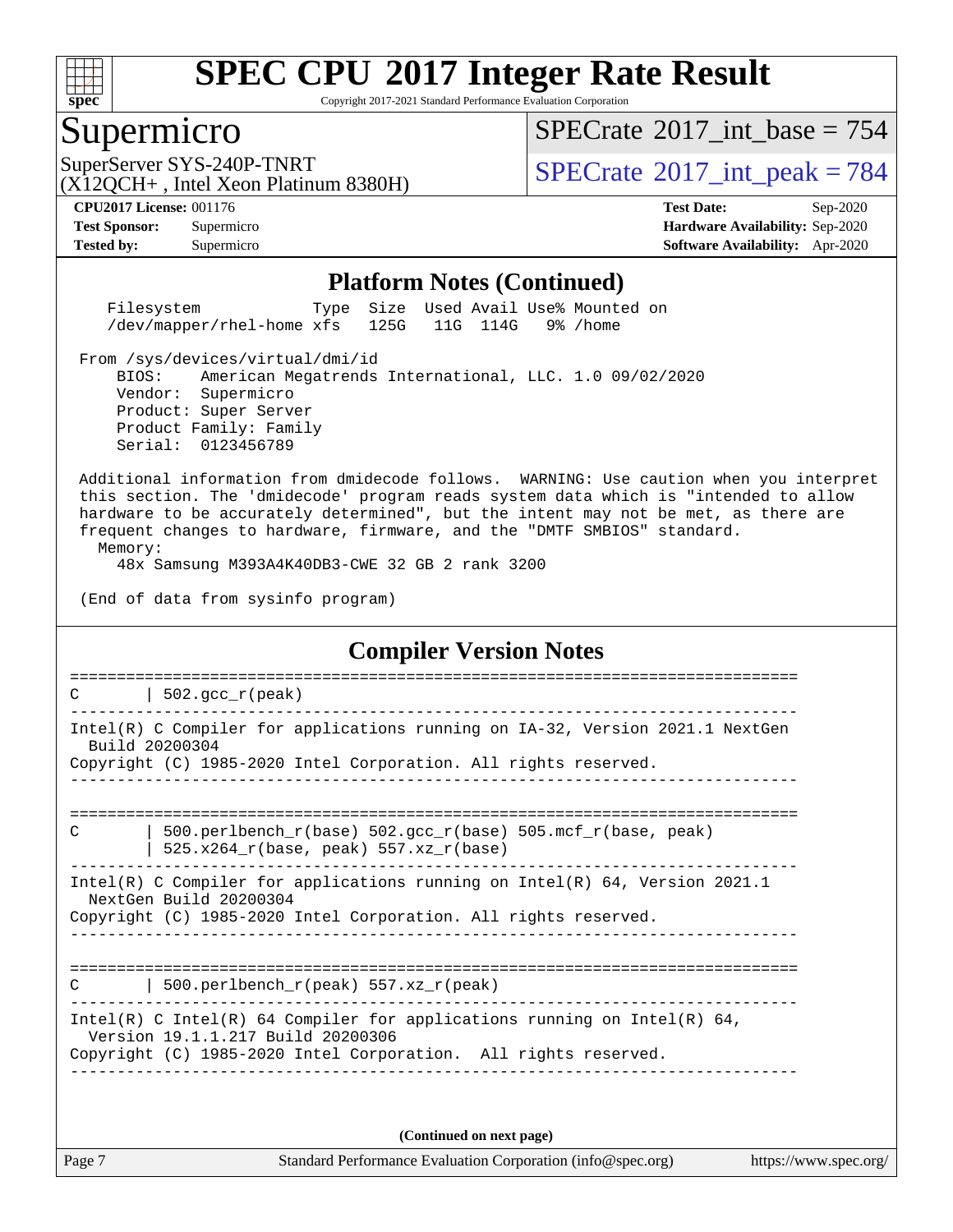

Copyright 2017-2021 Standard Performance Evaluation Corporation

# Supermicro<br>SuperServer SYS-240P-TNRT

 $SPECrate$ <sup>®</sup>[2017\\_int\\_base =](http://www.spec.org/auto/cpu2017/Docs/result-fields.html#SPECrate2017intbase) 754

(X12QCH+ , Intel Xeon Platinum 8380H)

 $SPECTate$ <sup>®</sup>[2017\\_int\\_peak = 7](http://www.spec.org/auto/cpu2017/Docs/result-fields.html#SPECrate2017intpeak)84

**[CPU2017 License:](http://www.spec.org/auto/cpu2017/Docs/result-fields.html#CPU2017License)** 001176 **[Test Date:](http://www.spec.org/auto/cpu2017/Docs/result-fields.html#TestDate)** Sep-2020 **[Test Sponsor:](http://www.spec.org/auto/cpu2017/Docs/result-fields.html#TestSponsor)** Supermicro **[Hardware Availability:](http://www.spec.org/auto/cpu2017/Docs/result-fields.html#HardwareAvailability)** Sep-2020 **[Tested by:](http://www.spec.org/auto/cpu2017/Docs/result-fields.html#Testedby)** Supermicro **[Software Availability:](http://www.spec.org/auto/cpu2017/Docs/result-fields.html#SoftwareAvailability)** Apr-2020

#### **[Compiler Version Notes \(Continued\)](http://www.spec.org/auto/cpu2017/Docs/result-fields.html#CompilerVersionNotes)**

| C      | $\vert$ 502.gcc_r(peak)                                                                                                                                                                                           |                       |
|--------|-------------------------------------------------------------------------------------------------------------------------------------------------------------------------------------------------------------------|-----------------------|
|        | Intel(R) C Compiler for applications running on IA-32, Version 2021.1 NextGen<br>Build 20200304                                                                                                                   |                       |
|        | Copyright (C) 1985-2020 Intel Corporation. All rights reserved.                                                                                                                                                   |                       |
| C      | 500.perlbench_r(base) 502.gcc_r(base) 505.mcf_r(base, peak)<br>$525.x264_r(base, peak) 557.xz_r(base)$                                                                                                            |                       |
|        | Intel(R) C Compiler for applications running on $Intel(R) 64$ , Version 2021.1<br>NextGen Build 20200304<br>Copyright (C) 1985-2020 Intel Corporation. All rights reserved.<br>------------------------------     |                       |
| С      | 500.perlbench_r(peak) 557.xz_r(peak)                                                                                                                                                                              |                       |
|        | Intel(R) C Intel(R) 64 Compiler for applications running on Intel(R) 64,<br>Version 19.1.1.217 Build 20200306<br>Copyright (C) 1985-2020 Intel Corporation. All rights reserved.<br>_____________________________ |                       |
|        | $C$   502.gcc_r(peak)                                                                                                                                                                                             |                       |
|        | Intel(R) C Compiler for applications running on IA-32, Version 2021.1 NextGen<br>Build 20200304<br>Copyright (C) 1985-2020 Intel Corporation. All rights reserved.                                                |                       |
| C      | 500.perlbench_r(base) 502.gcc_r(base) 505.mcf_r(base, peak)<br>$525.x264_r(base, peak) 557.xz_r(base)$                                                                                                            |                       |
|        | Intel(R) C Compiler for applications running on $Intel(R) 64$ , Version 2021.1<br>NextGen Build 20200304<br>Copyright (C) 1985-2020 Intel Corporation. All rights reserved.                                       |                       |
| C      | -------------------------------<br>500.perlbench_r(peak) 557.xz_r(peak)                                                                                                                                           |                       |
|        | Intel(R) C Intel(R) 64 Compiler for applications running on Intel(R) 64,<br>Version 19.1.1.217 Build 20200306                                                                                                     |                       |
|        | (Continued on next page)                                                                                                                                                                                          |                       |
| Page 8 | Standard Performance Evaluation Corporation (info@spec.org)                                                                                                                                                       | https://www.spec.org/ |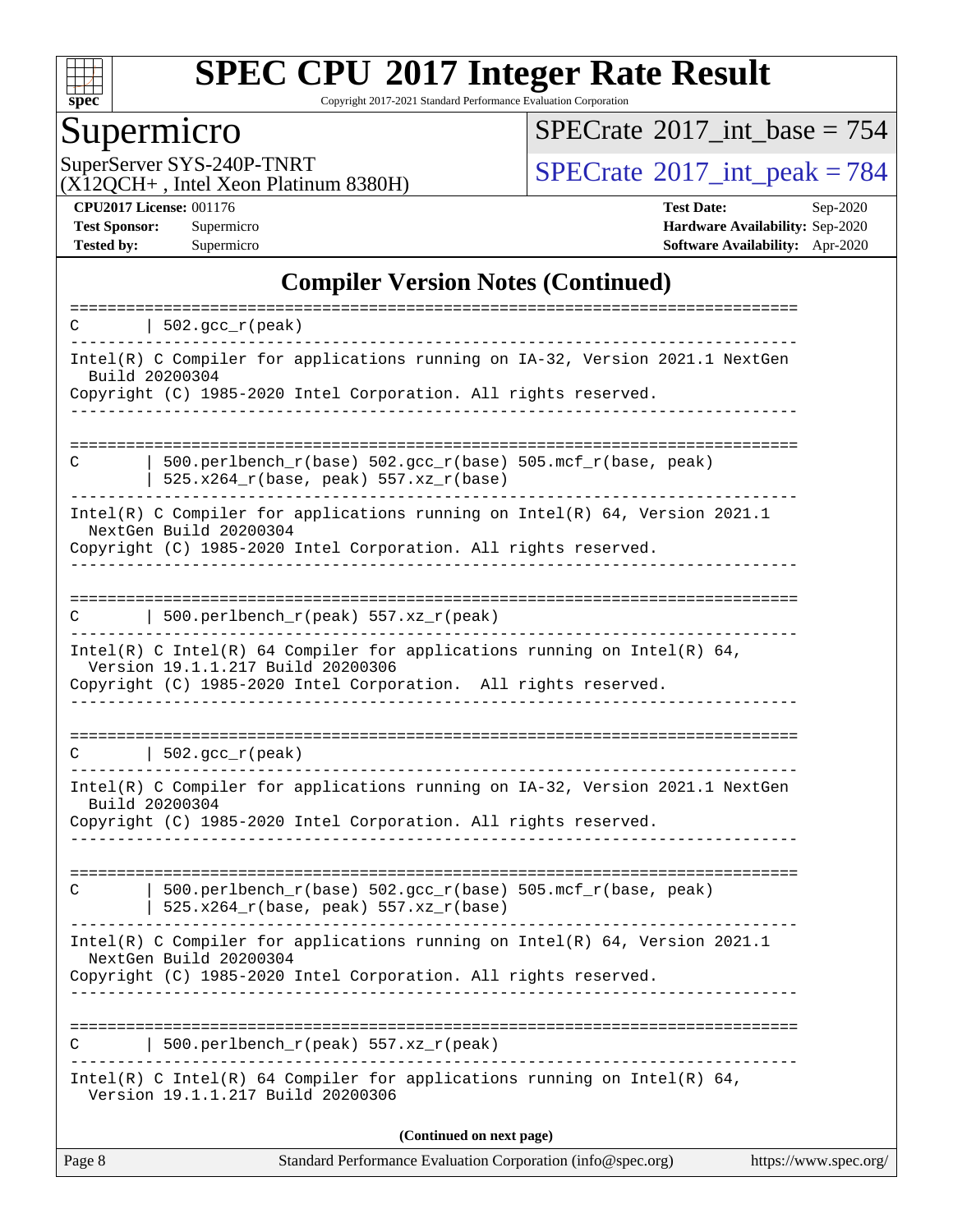

Copyright 2017-2021 Standard Performance Evaluation Corporation

### Supermicro

 $SPECTate$ <sup>®</sup>[2017\\_int\\_base =](http://www.spec.org/auto/cpu2017/Docs/result-fields.html#SPECrate2017intbase) 754

(X12QCH+ , Intel Xeon Platinum 8380H)

SuperServer SYS-240P-TNRT  $\begin{array}{|c|c|c|c|c|}\n\hline\n\text{Supers, First, Find } & \text{Mean,} & \text{Momentum,} & \text{SPECrate} \textcirc 2017\_int\_peak = 784\n\hline\n\end{array}$  $\begin{array}{|c|c|c|c|c|}\n\hline\n\text{Supers, First, Find } & \text{Mean,} & \text{Momentum,} & \text{SPECrate} \textcirc 2017\_int\_peak = 784\n\hline\n\end{array}$  $\begin{array}{|c|c|c|c|c|}\n\hline\n\text{Supers, First, Find } & \text{Mean,} & \text{Momentum,} & \text{SPECrate} \textcirc 2017\_int\_peak = 784\n\hline\n\end{array}$ 

**[CPU2017 License:](http://www.spec.org/auto/cpu2017/Docs/result-fields.html#CPU2017License)** 001176 **[Test Date:](http://www.spec.org/auto/cpu2017/Docs/result-fields.html#TestDate)** Sep-2020 **[Test Sponsor:](http://www.spec.org/auto/cpu2017/Docs/result-fields.html#TestSponsor)** Supermicro **[Hardware Availability:](http://www.spec.org/auto/cpu2017/Docs/result-fields.html#HardwareAvailability)** Sep-2020 **[Tested by:](http://www.spec.org/auto/cpu2017/Docs/result-fields.html#Testedby)** Supermicro **[Software Availability:](http://www.spec.org/auto/cpu2017/Docs/result-fields.html#SoftwareAvailability)** Apr-2020

#### **[Compiler Version Notes \(Continued\)](http://www.spec.org/auto/cpu2017/Docs/result-fields.html#CompilerVersionNotes)**

|       | Copyright (C) 1985-2020 Intel Corporation. All rights reserved.                                                                                                                        |
|-------|----------------------------------------------------------------------------------------------------------------------------------------------------------------------------------------|
|       |                                                                                                                                                                                        |
| $C++$ | 520.omnetpp r(base, peak) 523.xalancbmk r(base, peak)<br>531.deepsjeng $r(base, peak)$ 541.leela $r(base, peak)$                                                                       |
|       | Intel(R) C++ Compiler for applications running on Intel(R) 64, Version 2021.1<br>NextGen Build 20200304<br>Copyright (C) 1985-2020 Intel Corporation. All rights reserved.             |
|       |                                                                                                                                                                                        |
|       | Fortran   548.exchange2 $r(base, peak)$                                                                                                                                                |
|       | Intel(R) Fortran Intel(R) 64 Compiler for applications running on Intel(R)<br>64, Version 19.1.1.217 Build 20200306<br>Copyright (C) 1985-2020 Intel Corporation. All rights reserved. |

### **[Base Compiler Invocation](http://www.spec.org/auto/cpu2017/Docs/result-fields.html#BaseCompilerInvocation)**

[C benchmarks](http://www.spec.org/auto/cpu2017/Docs/result-fields.html#Cbenchmarks):

[icc](http://www.spec.org/cpu2017/results/res2020q4/cpu2017-20200929-24138.flags.html#user_CCbase_intel_icc_66fc1ee009f7361af1fbd72ca7dcefbb700085f36577c54f309893dd4ec40d12360134090235512931783d35fd58c0460139e722d5067c5574d8eaf2b3e37e92)

[C++ benchmarks:](http://www.spec.org/auto/cpu2017/Docs/result-fields.html#CXXbenchmarks) [icpc](http://www.spec.org/cpu2017/results/res2020q4/cpu2017-20200929-24138.flags.html#user_CXXbase_intel_icpc_c510b6838c7f56d33e37e94d029a35b4a7bccf4766a728ee175e80a419847e808290a9b78be685c44ab727ea267ec2f070ec5dc83b407c0218cded6866a35d07)

[Fortran benchmarks](http://www.spec.org/auto/cpu2017/Docs/result-fields.html#Fortranbenchmarks): [ifort](http://www.spec.org/cpu2017/results/res2020q4/cpu2017-20200929-24138.flags.html#user_FCbase_intel_ifort_8111460550e3ca792625aed983ce982f94888b8b503583aa7ba2b8303487b4d8a21a13e7191a45c5fd58ff318f48f9492884d4413fa793fd88dd292cad7027ca)

### **[Base Portability Flags](http://www.spec.org/auto/cpu2017/Docs/result-fields.html#BasePortabilityFlags)**

 500.perlbench\_r: [-DSPEC\\_LP64](http://www.spec.org/cpu2017/results/res2020q4/cpu2017-20200929-24138.flags.html#b500.perlbench_r_basePORTABILITY_DSPEC_LP64) [-DSPEC\\_LINUX\\_X64](http://www.spec.org/cpu2017/results/res2020q4/cpu2017-20200929-24138.flags.html#b500.perlbench_r_baseCPORTABILITY_DSPEC_LINUX_X64) 502.gcc\_r: [-DSPEC\\_LP64](http://www.spec.org/cpu2017/results/res2020q4/cpu2017-20200929-24138.flags.html#suite_basePORTABILITY502_gcc_r_DSPEC_LP64) 505.mcf\_r: [-DSPEC\\_LP64](http://www.spec.org/cpu2017/results/res2020q4/cpu2017-20200929-24138.flags.html#suite_basePORTABILITY505_mcf_r_DSPEC_LP64) 520.omnetpp\_r: [-DSPEC\\_LP64](http://www.spec.org/cpu2017/results/res2020q4/cpu2017-20200929-24138.flags.html#suite_basePORTABILITY520_omnetpp_r_DSPEC_LP64) 523.xalancbmk\_r: [-DSPEC\\_LP64](http://www.spec.org/cpu2017/results/res2020q4/cpu2017-20200929-24138.flags.html#suite_basePORTABILITY523_xalancbmk_r_DSPEC_LP64) [-DSPEC\\_LINUX](http://www.spec.org/cpu2017/results/res2020q4/cpu2017-20200929-24138.flags.html#b523.xalancbmk_r_baseCXXPORTABILITY_DSPEC_LINUX) 525.x264\_r: [-DSPEC\\_LP64](http://www.spec.org/cpu2017/results/res2020q4/cpu2017-20200929-24138.flags.html#suite_basePORTABILITY525_x264_r_DSPEC_LP64) 531.deepsjeng\_r: [-DSPEC\\_LP64](http://www.spec.org/cpu2017/results/res2020q4/cpu2017-20200929-24138.flags.html#suite_basePORTABILITY531_deepsjeng_r_DSPEC_LP64) 541.leela\_r: [-DSPEC\\_LP64](http://www.spec.org/cpu2017/results/res2020q4/cpu2017-20200929-24138.flags.html#suite_basePORTABILITY541_leela_r_DSPEC_LP64) 548.exchange2\_r: [-DSPEC\\_LP64](http://www.spec.org/cpu2017/results/res2020q4/cpu2017-20200929-24138.flags.html#suite_basePORTABILITY548_exchange2_r_DSPEC_LP64) 557.xz\_r: [-DSPEC\\_LP64](http://www.spec.org/cpu2017/results/res2020q4/cpu2017-20200929-24138.flags.html#suite_basePORTABILITY557_xz_r_DSPEC_LP64)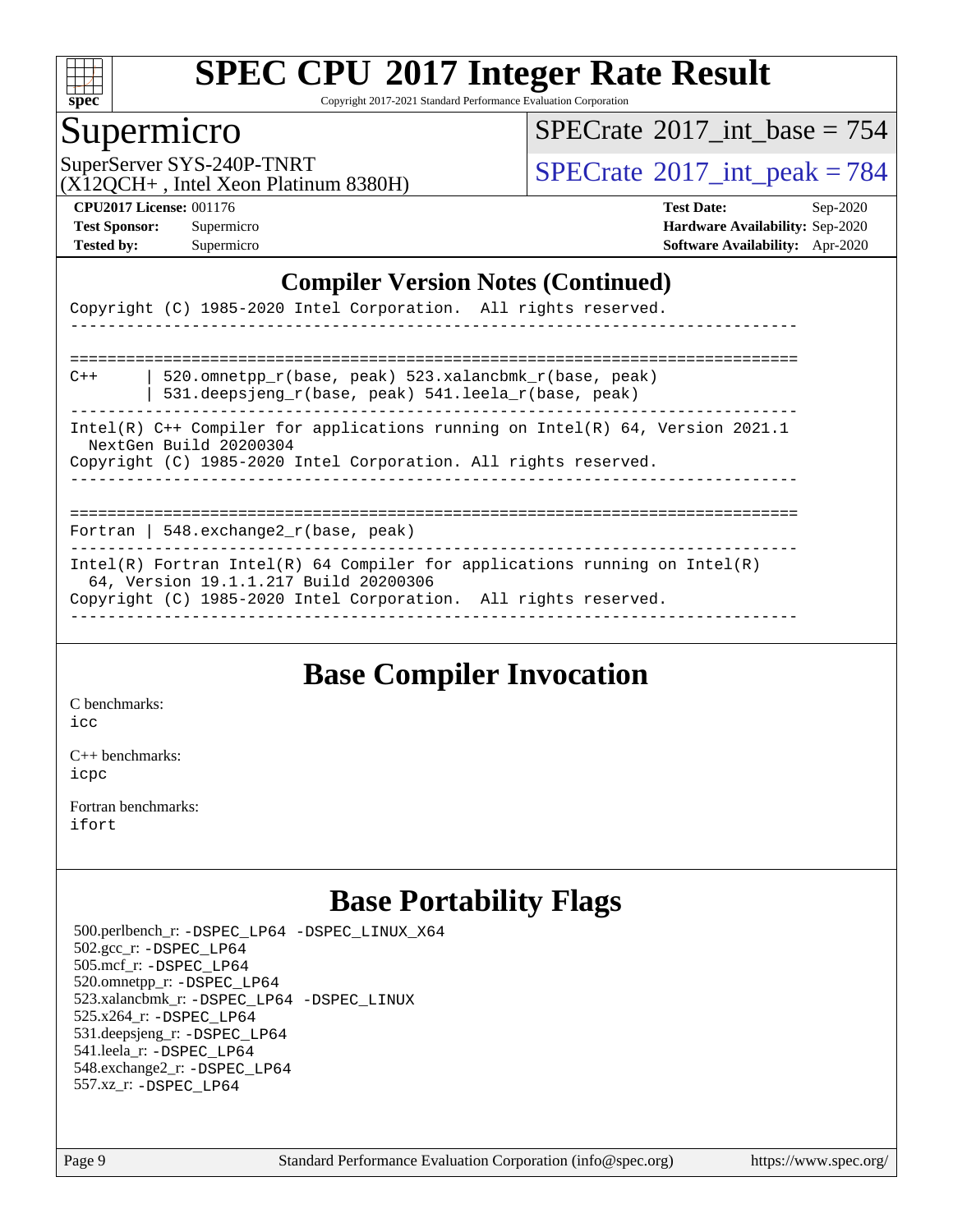

Copyright 2017-2021 Standard Performance Evaluation Corporation

### Supermicro

 $SPECTate$ <sup>®</sup>[2017\\_int\\_base =](http://www.spec.org/auto/cpu2017/Docs/result-fields.html#SPECrate2017intbase) 754

(X12QCH+ , Intel Xeon Platinum 8380H)

SuperServer SYS-240P-TNRT  $SUS - 240P$ -TNRT  $SPECrate \degree 2017$  $SPECrate \degree 2017$  int peak = 784

**[CPU2017 License:](http://www.spec.org/auto/cpu2017/Docs/result-fields.html#CPU2017License)** 001176 **[Test Date:](http://www.spec.org/auto/cpu2017/Docs/result-fields.html#TestDate)** Sep-2020 **[Test Sponsor:](http://www.spec.org/auto/cpu2017/Docs/result-fields.html#TestSponsor)** Supermicro **[Hardware Availability:](http://www.spec.org/auto/cpu2017/Docs/result-fields.html#HardwareAvailability)** Sep-2020 **[Tested by:](http://www.spec.org/auto/cpu2017/Docs/result-fields.html#Testedby)** Supermicro **[Software Availability:](http://www.spec.org/auto/cpu2017/Docs/result-fields.html#SoftwareAvailability)** Apr-2020

### **[Base Optimization Flags](http://www.spec.org/auto/cpu2017/Docs/result-fields.html#BaseOptimizationFlags)**

#### [C benchmarks:](http://www.spec.org/auto/cpu2017/Docs/result-fields.html#Cbenchmarks)

[-m64](http://www.spec.org/cpu2017/results/res2020q4/cpu2017-20200929-24138.flags.html#user_CCbase_m64-icc) [-qnextgen](http://www.spec.org/cpu2017/results/res2020q4/cpu2017-20200929-24138.flags.html#user_CCbase_f-qnextgen) [-std=c11](http://www.spec.org/cpu2017/results/res2020q4/cpu2017-20200929-24138.flags.html#user_CCbase_std-icc-std_0e1c27790398a4642dfca32ffe6c27b5796f9c2d2676156f2e42c9c44eaad0c049b1cdb667a270c34d979996257aeb8fc440bfb01818dbc9357bd9d174cb8524) [-Wl,-plugin-opt=-x86-branches-within-32B-boundaries](http://www.spec.org/cpu2017/results/res2020q4/cpu2017-20200929-24138.flags.html#user_CCbase_f-x86-branches-within-32B-boundaries_0098b4e4317ae60947b7b728078a624952a08ac37a3c797dfb4ffeb399e0c61a9dd0f2f44ce917e9361fb9076ccb15e7824594512dd315205382d84209e912f3) [-Wl,-z,muldefs](http://www.spec.org/cpu2017/results/res2020q4/cpu2017-20200929-24138.flags.html#user_CCbase_link_force_multiple1_b4cbdb97b34bdee9ceefcfe54f4c8ea74255f0b02a4b23e853cdb0e18eb4525ac79b5a88067c842dd0ee6996c24547a27a4b99331201badda8798ef8a743f577) [-xCORE-AVX512](http://www.spec.org/cpu2017/results/res2020q4/cpu2017-20200929-24138.flags.html#user_CCbase_f-xCORE-AVX512) [-O3](http://www.spec.org/cpu2017/results/res2020q4/cpu2017-20200929-24138.flags.html#user_CCbase_f-O3) [-ffast-math](http://www.spec.org/cpu2017/results/res2020q4/cpu2017-20200929-24138.flags.html#user_CCbase_f-ffast-math) [-flto](http://www.spec.org/cpu2017/results/res2020q4/cpu2017-20200929-24138.flags.html#user_CCbase_f-flto) [-mfpmath=sse](http://www.spec.org/cpu2017/results/res2020q4/cpu2017-20200929-24138.flags.html#user_CCbase_f-mfpmath_70eb8fac26bde974f8ab713bc9086c5621c0b8d2f6c86f38af0bd7062540daf19db5f3a066d8c6684be05d84c9b6322eb3b5be6619d967835195b93d6c02afa1) [-funroll-loops](http://www.spec.org/cpu2017/results/res2020q4/cpu2017-20200929-24138.flags.html#user_CCbase_f-funroll-loops) [-fuse-ld=gold](http://www.spec.org/cpu2017/results/res2020q4/cpu2017-20200929-24138.flags.html#user_CCbase_f-fuse-ld_920b3586e2b8c6e0748b9c84fa9b744736ba725a32cab14ad8f3d4ad28eecb2f59d1144823d2e17006539a88734fe1fc08fc3035f7676166309105a78aaabc32) [-qopt-mem-layout-trans=4](http://www.spec.org/cpu2017/results/res2020q4/cpu2017-20200929-24138.flags.html#user_CCbase_f-qopt-mem-layout-trans_fa39e755916c150a61361b7846f310bcdf6f04e385ef281cadf3647acec3f0ae266d1a1d22d972a7087a248fd4e6ca390a3634700869573d231a252c784941a8) [-L/usr/local/IntelCompiler19/compilers\\_and\\_libraries\\_2020.1.217/linux/compiler/lib/intel64\\_lin](http://www.spec.org/cpu2017/results/res2020q4/cpu2017-20200929-24138.flags.html#user_CCbase_linkpath_2cb6f503891ebf8baee7515f4e7d4ec1217444d1d05903cc0091ac4158de400651d2b2313a9fa414cb8a8f0e16ab029634f5c6db340f400369c190d4db8a54a0) [-lqkmalloc](http://www.spec.org/cpu2017/results/res2020q4/cpu2017-20200929-24138.flags.html#user_CCbase_qkmalloc_link_lib_79a818439969f771c6bc311cfd333c00fc099dad35c030f5aab9dda831713d2015205805422f83de8875488a2991c0a156aaa600e1f9138f8fc37004abc96dc5) [C++ benchmarks:](http://www.spec.org/auto/cpu2017/Docs/result-fields.html#CXXbenchmarks) [-m64](http://www.spec.org/cpu2017/results/res2020q4/cpu2017-20200929-24138.flags.html#user_CXXbase_m64-icc) [-qnextgen](http://www.spec.org/cpu2017/results/res2020q4/cpu2017-20200929-24138.flags.html#user_CXXbase_f-qnextgen) [-Wl,-plugin-opt=-x86-branches-within-32B-boundaries](http://www.spec.org/cpu2017/results/res2020q4/cpu2017-20200929-24138.flags.html#user_CXXbase_f-x86-branches-within-32B-boundaries_0098b4e4317ae60947b7b728078a624952a08ac37a3c797dfb4ffeb399e0c61a9dd0f2f44ce917e9361fb9076ccb15e7824594512dd315205382d84209e912f3) [-Wl,-z,muldefs](http://www.spec.org/cpu2017/results/res2020q4/cpu2017-20200929-24138.flags.html#user_CXXbase_link_force_multiple1_b4cbdb97b34bdee9ceefcfe54f4c8ea74255f0b02a4b23e853cdb0e18eb4525ac79b5a88067c842dd0ee6996c24547a27a4b99331201badda8798ef8a743f577) [-xCORE-AVX512](http://www.spec.org/cpu2017/results/res2020q4/cpu2017-20200929-24138.flags.html#user_CXXbase_f-xCORE-AVX512) [-O3](http://www.spec.org/cpu2017/results/res2020q4/cpu2017-20200929-24138.flags.html#user_CXXbase_f-O3) [-ffast-math](http://www.spec.org/cpu2017/results/res2020q4/cpu2017-20200929-24138.flags.html#user_CXXbase_f-ffast-math) [-flto](http://www.spec.org/cpu2017/results/res2020q4/cpu2017-20200929-24138.flags.html#user_CXXbase_f-flto) [-mfpmath=sse](http://www.spec.org/cpu2017/results/res2020q4/cpu2017-20200929-24138.flags.html#user_CXXbase_f-mfpmath_70eb8fac26bde974f8ab713bc9086c5621c0b8d2f6c86f38af0bd7062540daf19db5f3a066d8c6684be05d84c9b6322eb3b5be6619d967835195b93d6c02afa1) [-funroll-loops](http://www.spec.org/cpu2017/results/res2020q4/cpu2017-20200929-24138.flags.html#user_CXXbase_f-funroll-loops) [-fuse-ld=gold](http://www.spec.org/cpu2017/results/res2020q4/cpu2017-20200929-24138.flags.html#user_CXXbase_f-fuse-ld_920b3586e2b8c6e0748b9c84fa9b744736ba725a32cab14ad8f3d4ad28eecb2f59d1144823d2e17006539a88734fe1fc08fc3035f7676166309105a78aaabc32) [-qopt-mem-layout-trans=4](http://www.spec.org/cpu2017/results/res2020q4/cpu2017-20200929-24138.flags.html#user_CXXbase_f-qopt-mem-layout-trans_fa39e755916c150a61361b7846f310bcdf6f04e385ef281cadf3647acec3f0ae266d1a1d22d972a7087a248fd4e6ca390a3634700869573d231a252c784941a8) [-L/usr/local/IntelCompiler19/compilers\\_and\\_libraries\\_2020.1.217/linux/compiler/lib/intel64\\_lin](http://www.spec.org/cpu2017/results/res2020q4/cpu2017-20200929-24138.flags.html#user_CXXbase_linkpath_2cb6f503891ebf8baee7515f4e7d4ec1217444d1d05903cc0091ac4158de400651d2b2313a9fa414cb8a8f0e16ab029634f5c6db340f400369c190d4db8a54a0) [-lqkmalloc](http://www.spec.org/cpu2017/results/res2020q4/cpu2017-20200929-24138.flags.html#user_CXXbase_qkmalloc_link_lib_79a818439969f771c6bc311cfd333c00fc099dad35c030f5aab9dda831713d2015205805422f83de8875488a2991c0a156aaa600e1f9138f8fc37004abc96dc5) [Fortran benchmarks](http://www.spec.org/auto/cpu2017/Docs/result-fields.html#Fortranbenchmarks): [-m64](http://www.spec.org/cpu2017/results/res2020q4/cpu2017-20200929-24138.flags.html#user_FCbase_m64-icc) [-Wl,-plugin-opt=-x86-branches-within-32B-boundaries](http://www.spec.org/cpu2017/results/res2020q4/cpu2017-20200929-24138.flags.html#user_FCbase_f-x86-branches-within-32B-boundaries_0098b4e4317ae60947b7b728078a624952a08ac37a3c797dfb4ffeb399e0c61a9dd0f2f44ce917e9361fb9076ccb15e7824594512dd315205382d84209e912f3) [-Wl,-z,muldefs](http://www.spec.org/cpu2017/results/res2020q4/cpu2017-20200929-24138.flags.html#user_FCbase_link_force_multiple1_b4cbdb97b34bdee9ceefcfe54f4c8ea74255f0b02a4b23e853cdb0e18eb4525ac79b5a88067c842dd0ee6996c24547a27a4b99331201badda8798ef8a743f577)

```
-xCORE-AVX512 -O3 -ipo -no-prec-div -qopt-mem-layout-trans=4
-nostandard-realloc-lhs -align array32byte -auto
-mbranches-within-32B-boundaries
-L/usr/local/IntelCompiler19/compilers_and_libraries_2020.1.217/linux/compiler/lib/intel64_lin
-lqkmalloc
```
### **[Peak Compiler Invocation](http://www.spec.org/auto/cpu2017/Docs/result-fields.html#PeakCompilerInvocation)**

[C benchmarks](http://www.spec.org/auto/cpu2017/Docs/result-fields.html#Cbenchmarks): [icc](http://www.spec.org/cpu2017/results/res2020q4/cpu2017-20200929-24138.flags.html#user_CCpeak_intel_icc_66fc1ee009f7361af1fbd72ca7dcefbb700085f36577c54f309893dd4ec40d12360134090235512931783d35fd58c0460139e722d5067c5574d8eaf2b3e37e92)

| $C_{++}$ benchmarks: |
|----------------------|
| icpc                 |

[Fortran benchmarks](http://www.spec.org/auto/cpu2017/Docs/result-fields.html#Fortranbenchmarks): [ifort](http://www.spec.org/cpu2017/results/res2020q4/cpu2017-20200929-24138.flags.html#user_FCpeak_intel_ifort_8111460550e3ca792625aed983ce982f94888b8b503583aa7ba2b8303487b4d8a21a13e7191a45c5fd58ff318f48f9492884d4413fa793fd88dd292cad7027ca)

### **[Peak Portability Flags](http://www.spec.org/auto/cpu2017/Docs/result-fields.html#PeakPortabilityFlags)**

 500.perlbench\_r: [-DSPEC\\_LP64](http://www.spec.org/cpu2017/results/res2020q4/cpu2017-20200929-24138.flags.html#b500.perlbench_r_peakPORTABILITY_DSPEC_LP64) [-DSPEC\\_LINUX\\_X64](http://www.spec.org/cpu2017/results/res2020q4/cpu2017-20200929-24138.flags.html#b500.perlbench_r_peakCPORTABILITY_DSPEC_LINUX_X64) 502.gcc\_r: [-D\\_FILE\\_OFFSET\\_BITS=64](http://www.spec.org/cpu2017/results/res2020q4/cpu2017-20200929-24138.flags.html#user_peakPORTABILITY502_gcc_r_file_offset_bits_64_5ae949a99b284ddf4e95728d47cb0843d81b2eb0e18bdfe74bbf0f61d0b064f4bda2f10ea5eb90e1dcab0e84dbc592acfc5018bc955c18609f94ddb8d550002c) 505.mcf\_r: [-DSPEC\\_LP64](http://www.spec.org/cpu2017/results/res2020q4/cpu2017-20200929-24138.flags.html#suite_peakPORTABILITY505_mcf_r_DSPEC_LP64) 520.omnetpp\_r: [-DSPEC\\_LP64](http://www.spec.org/cpu2017/results/res2020q4/cpu2017-20200929-24138.flags.html#suite_peakPORTABILITY520_omnetpp_r_DSPEC_LP64) 523.xalancbmk\_r: [-DSPEC\\_LP64](http://www.spec.org/cpu2017/results/res2020q4/cpu2017-20200929-24138.flags.html#suite_peakPORTABILITY523_xalancbmk_r_DSPEC_LP64) [-DSPEC\\_LINUX](http://www.spec.org/cpu2017/results/res2020q4/cpu2017-20200929-24138.flags.html#b523.xalancbmk_r_peakCXXPORTABILITY_DSPEC_LINUX)

**(Continued on next page)**

Page 10 Standard Performance Evaluation Corporation [\(info@spec.org\)](mailto:info@spec.org) <https://www.spec.org/>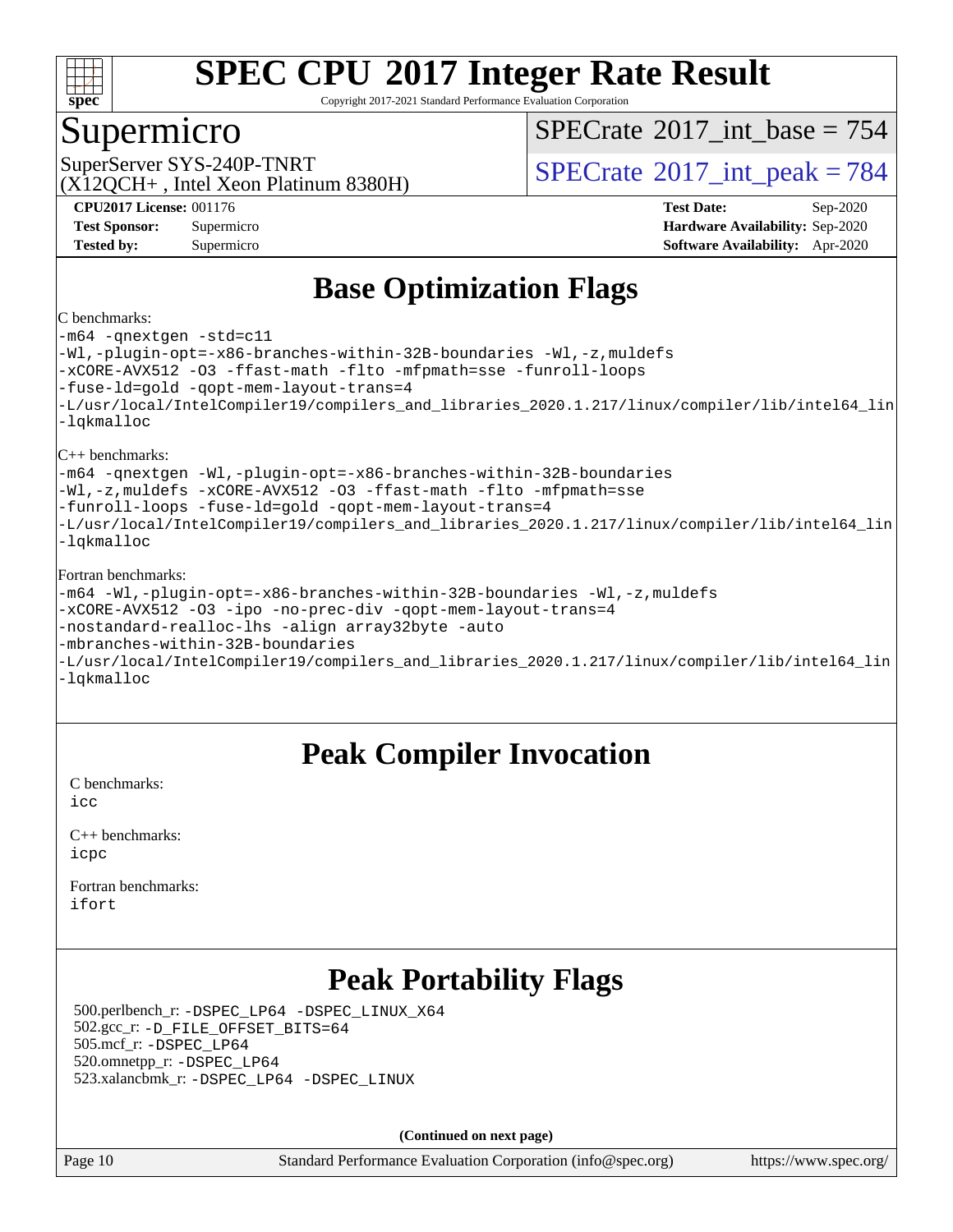

Copyright 2017-2021 Standard Performance Evaluation Corporation

### Supermicro

 $SPECTate$ <sup>®</sup>[2017\\_int\\_base =](http://www.spec.org/auto/cpu2017/Docs/result-fields.html#SPECrate2017intbase) 754

(X12QCH+ , Intel Xeon Platinum 8380H)

SuperServer SYS-240P-TNRT  $SUS - 240P$ -TNRT  $SPECrate \degree 2017$  $SPECrate \degree 2017$ \_int\_peak = 784

**[CPU2017 License:](http://www.spec.org/auto/cpu2017/Docs/result-fields.html#CPU2017License)** 001176 **[Test Date:](http://www.spec.org/auto/cpu2017/Docs/result-fields.html#TestDate)** Sep-2020 **[Test Sponsor:](http://www.spec.org/auto/cpu2017/Docs/result-fields.html#TestSponsor)** Supermicro **[Hardware Availability:](http://www.spec.org/auto/cpu2017/Docs/result-fields.html#HardwareAvailability)** Sep-2020 **[Tested by:](http://www.spec.org/auto/cpu2017/Docs/result-fields.html#Testedby)** Supermicro **[Software Availability:](http://www.spec.org/auto/cpu2017/Docs/result-fields.html#SoftwareAvailability)** Apr-2020

### **[Peak Portability Flags \(Continued\)](http://www.spec.org/auto/cpu2017/Docs/result-fields.html#PeakPortabilityFlags)**

 525.x264\_r: [-DSPEC\\_LP64](http://www.spec.org/cpu2017/results/res2020q4/cpu2017-20200929-24138.flags.html#suite_peakPORTABILITY525_x264_r_DSPEC_LP64) 531.deepsjeng\_r: [-DSPEC\\_LP64](http://www.spec.org/cpu2017/results/res2020q4/cpu2017-20200929-24138.flags.html#suite_peakPORTABILITY531_deepsjeng_r_DSPEC_LP64) 541.leela\_r: [-DSPEC\\_LP64](http://www.spec.org/cpu2017/results/res2020q4/cpu2017-20200929-24138.flags.html#suite_peakPORTABILITY541_leela_r_DSPEC_LP64) 548.exchange2\_r: [-DSPEC\\_LP64](http://www.spec.org/cpu2017/results/res2020q4/cpu2017-20200929-24138.flags.html#suite_peakPORTABILITY548_exchange2_r_DSPEC_LP64) 557.xz\_r: [-DSPEC\\_LP64](http://www.spec.org/cpu2017/results/res2020q4/cpu2017-20200929-24138.flags.html#suite_peakPORTABILITY557_xz_r_DSPEC_LP64)

### **[Peak Optimization Flags](http://www.spec.org/auto/cpu2017/Docs/result-fields.html#PeakOptimizationFlags)**

[C benchmarks](http://www.spec.org/auto/cpu2017/Docs/result-fields.html#Cbenchmarks):

```
Page 11 Standard Performance Evaluation Corporation (info@spec.org) https://www.spec.org/
  500.perlbench_r: -Wl,-z,muldefs -prof-gen(pass 1) -prof-use(pass 2)
-xCORE-AVX512 -ipo -O3 -no-prec-div
-qopt-mem-layout-trans=4 -fno-strict-overflow
-mbranches-within-32B-boundaries
-L/usr/local/IntelCompiler19/compilers_and_libraries_2020.1.217/linux/compiler/lib/intel64_lin
-lqkmalloc
  502.gcc_r: -m32
-L/usr/local/IntelCompiler19/compilers_and_libraries_2020.1.217/linux/compiler/lib/ia32_lin
-std=gnu89
-Wl,-plugin-opt=-x86-branches-within-32B-boundaries
-Wl,-z,muldefs -fprofile-generate(pass 1)
-fprofile-use=default.profdata(pass 2) -xCORE-AVX512 -flto
-Ofast(pass 1) -O3 -ffast-math -qnextgen -fuse-ld=gold
-qopt-mem-layout-trans=4 -L/usr/local/jemalloc32-5.0.1/lib
-ljemalloc
  505.mcf_r: basepeak = yes
  525.x264_r: -m64 -qnextgen -std=c11
-Wl,-plugin-opt=-x86-branches-within-32B-boundaries
-Wl,-z,muldefs -xCORE-AVX512 -flto -O3 -ffast-math
-fuse-ld=gold -qopt-mem-layout-trans=4 -fno-alias
-L/usr/local/IntelCompiler19/compilers_and_libraries_2020.1.217/linux/compiler/lib/intel64_lin
-lqkmalloc
  557.xz_r: -Wl,-z,muldefs -xCORE-AVX512 -ipo -O3 -no-prec-div
-qopt-mem-layout-trans=4 -mbranches-within-32B-boundaries
-L/usr/local/IntelCompiler19/compilers_and_libraries_2020.1.217/linux/compiler/lib/intel64_lin
-lqkmalloc
C++ benchmarks: 
                                      (Continued on next page)
```